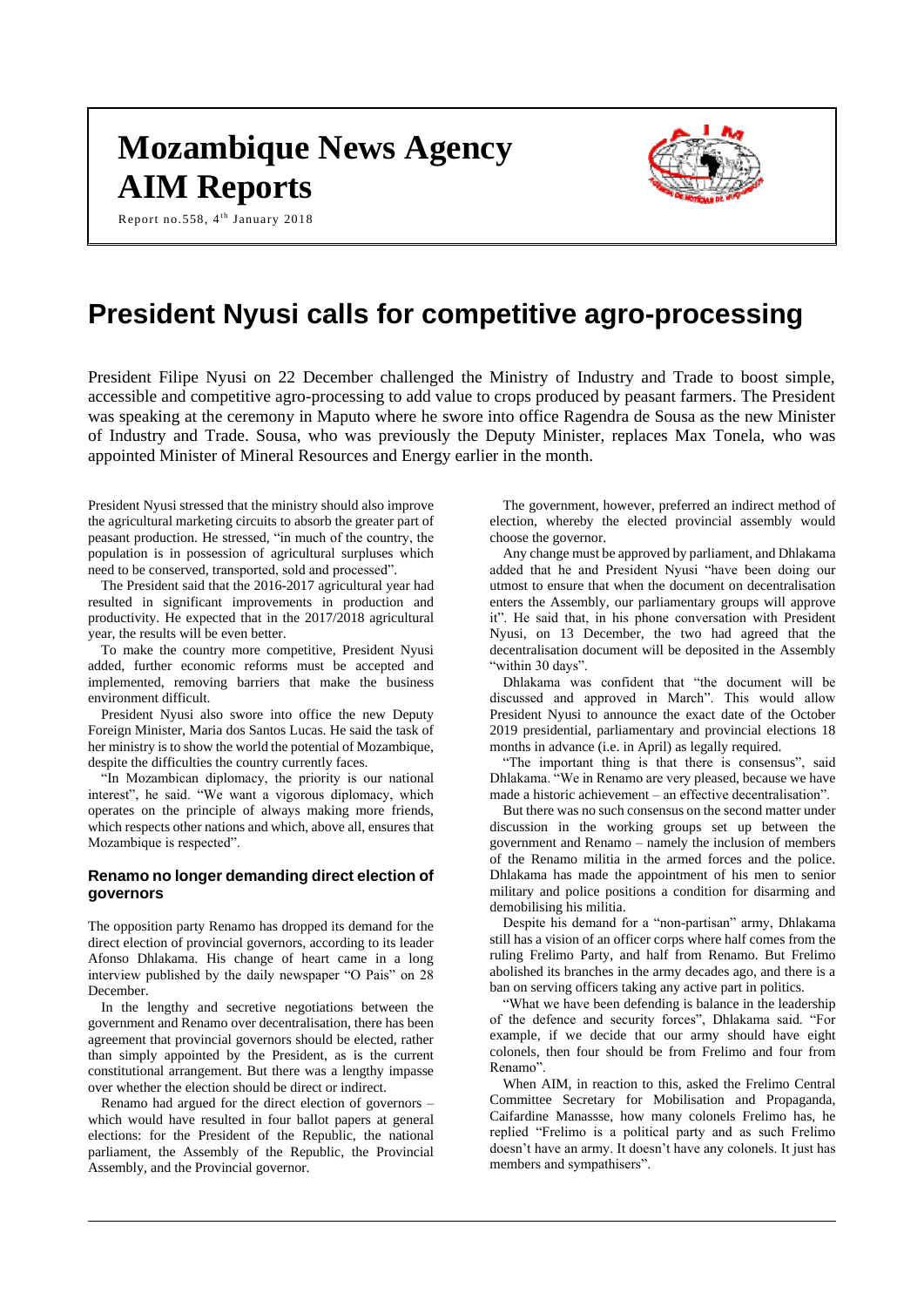# **Police launch "manhunt" in Mocimboa da Praia**

The deadline given by the police for Islamic fundamentalists in the northern district of Mocimboa da Praia to surrender has expired, and the police say they have now launched what they describe as a "manhunt" to round up "terrorists".

This follows the abortive Islamist insurrection on 5 October, in which armed fundamentalists launched simultaneous attacks against three police installations in Mocimboa da Praia. The defence and security forces regained control of Mocimboa town the following day, but there have been subsequent attacks against outlying villages, and ambushes of police vehicles.

The most recent ambush was on 18 December, when the national director of reconnaissance of the riot police was killed, and five other police officers were seriously injured.

Speaking to reporters on 26 December, the spokesperson for the General Command of the police, Inacio Dina, said those involved in the October attacks "are now regarded as enemies and terrorists". He gave no details of how many had responded to a police appeal to turn themselves in.

The newspaper "O Pais" has reported that on 22 December the defence and security forces attacked the village of Mitumbate, regarded as a bastion of the insurgents, by air and by sea. "Two helicopters were used and a boat of the marines", a resident of Mocimboa town told the paper. He said the insurgents were taken by surprise and lost about 50 people, including women and children.

"O Pais" also reports a significant number of injured people entering Mocimboa da Praia rural hospital, but it is unclear how many of them are members of the defence forces and how many belong to the Islamist group.

"The situation is not at all good. I cannot say anything more", the head doctor of the hospital told the paper. But a nurse, not named by the paper, said that most of the injured are policemen and soldiers. The bodies of those who died in the clashes are not kept in the hospital, but senior officers ask the doctors to issue death certificates.

"O Pais" noted plainclothes police officers in the hospital corridors, who are on the lookout for injured Islamists.

# **Long jail terms for kidnap gang**

The Sofala Provincial Court has sentenced four members of a kidnap gang to between 18 and 24 years imprisonment.

The presiding judge, Laurindo Mahoche, said it had been proved that the four men had participated in the kidnapping of a nine year old boy, the grandson of a Beira businessman, Harish Motichande, in May 2016. The boy was abducted on his way to school. The kidnappers shot the family driver and seized the boy from the car. They demanded a ransom of over four million meticais (US\$67,000), which was deposited in four accounts held in commercial banks in Maputo.

Those accounts were operated by Djesse Jonas Sitoi, Samuel Okafor, Jose Sarmento and Jeremias Muianga. They were found guilty of kidnapping, assault causing grievous bodily harm, falsification of documents and fraud.

There are separate criminal proceedings against those who actually snatched the boy from the car, who are still on the run.

The Judge sentenced Sitoi, Ofakor and Sarmento to 24 years, and Muianga to 18 years. They were also ordered to pay a fine of 160 meticais a day for a year, which comes to 58,400 meticais (about US\$1,000). Much more significant is the compensation the court ordered for the victims. The four must pay 2.4 million meticais to the family of the kidnapped boy, and 250,000 meticais to the injured driver,

The defence lawyers say they are considering an appeal, on the grounds that the jail terms are too long.

#### **Census shows population of 28.9 million**

There were 28.9 million people living in Mozambique in August 2017, according to preliminary results from the country's Fourth National Population Census carried out in that month.

The figures, released on 29 December, showed a population of 28,861,863 inhabitants. As expected, there are more women (15,061,006) than men (13,800,857).

The previous census, held in 2007, showed that the population then was 20.5 million. Thus, in the space of a decade, the Mozambican population has grown by 41 per cent.

Population growth has accelerated. The first postindependence census, in 1980, showed a population of 12.1 million. By the time of the second census in 1997, the population had grown to 16.1 million.

Thus, in the 17 years between 1980 and 1997, the population only grew by 33 per cent. The fact that the population in 1997 was about a million less than expected was due to the heavy mortality during the war of destabilisation waged by the South African apartheid regime against Mozambique between 1981 and 1992, and perhaps also to the onset of the AIDS epidemic.

Between 1997 and 2007 population grew by 27.3 per cent.

The most populous of the provinces remains Nampula, in the north, with 6,102,867 inhabitants, followed by the central province of Zambezia, with 5,110,787. The western province of Tete is in third position, with 2,764,169 inhabitants.

The least populous province is Maputo City, with 1,101,170 inhabitants. There is a movement of population from Maputo to neighbouring Matola, capital of Maputo province. Maputo province is now the most heavily populated province in the south of the country, with 2,507,098 inhabitants.

The other two southern provinces, Inhambane and Gaza, have 1,496,824 and 1,446,654 inhabitants respectively.

39 per cent of the total population is concentrated in Nampula and Zambezia, while the southern four provinces between them only account for 23 per cent of the population.

Speaking at the ceremony presenting the results, the chairperson of the National Statistics Institute (INE), Rosario Fernandes, said that these figures, although only preliminary, provide a secure basis for designing public policies in the social and demographic fields. He guaranteed that the final results will be published in late June 2018.

## **Officials refusing to declare assets**

Many senior officials are defying the clause in the 2012 Law on Public Probity, which obliges them to declare their assets.

Lucia do Amaral, the chairperson of the Reception and Verification Commission (CRV), the body in charge of implementing the law, told a Maputo seminar on 21 December that 7,056 officials are obliged to declare their assets on taking office and update their declarations every year. But to date, the CRV has only received declarations from 4,454 officials.

Those who do not submit their declaration of assets can be fined twice their monthly wage. If they still fail to comply, they can be sent to prison for up to two years.

Those who should declare their assets include members of the central and provincial governments, members of parliament and of the provincial assemblies, judges, prosecutors, members of the board of the Bank of Mozambique, and managers of public institutions, public funds, and companies which are owned by the state or where the state has a holding.

A second member of the CRV, Joao Vahiua, told reporters that all members of the Council of Ministers (Cabinet), have declared their assets.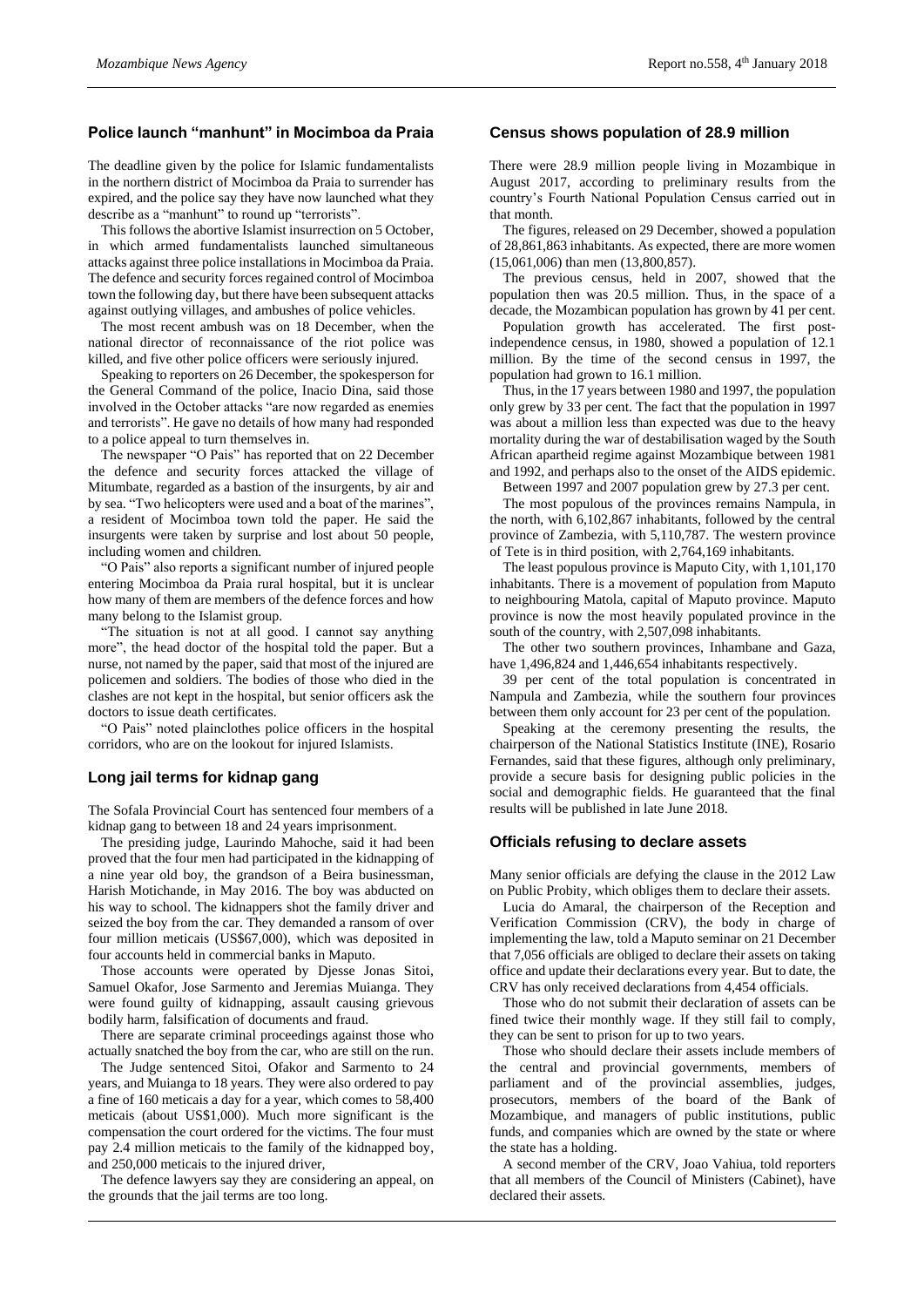# **Ethiopians found dead in Sofala bush**

The bodies found dumped in the bush in Cheringoma district are likely to be of Ethiopian citizens, and not Somalis as originally thought, according to the district administrator, Jose Tomas, cited by the television station STV. Thirteen bodies were found in the bush, at Becanta, which is part of Inhaminga town, and they were inspected on the spot by a team consisting of forensic doctors, the public prosecutor's office, and the Criminal Investigation Service (SERNIC). Tomas said the team determined that death was caused by asphyxiation.

This strongly supports the theory that the dead were victims of a people trafficking operation that went terribly wrong. It is thought that they were inside a container on the back of a truck, and when the driver discovered that his human cargo had perished, he dumped the bodies in the bush.

The team inspecting the bodies worked from 23 to 25 December. Then, given the advanced state of decomposition, the bodies were buried on the spot. Rather than tip the bodies into a mass grave, each of the 13 victims was given an individual grave. According to Tomas, "we buried them all the dignity they deserved".

The police were alerted to the existence of objects scattered in the bush in the Cheringoma locality of Mazamba. These included clothing, bottles of water and beer, and remains of food, such as dried pieces of bread. Crucially, Ethiopian identification documents were also found. The authorities concluded that these were the possessions of the dead.

A further six bodies were found on 23 December in the neighbouring district of Maringue – two of them are still alive. The Sofala provincial attorney's office suspects that these had been among the foreign citizens trafficked in the fatal container. Three of these bodies were found in Nhanzana locality and one in Nhamperuea. The remains were taken to the morgue at Caia rural hospital, on the south bank of the Zambezi, where they are awaiting autopsy.

A source in the Sofala attorney's office said that the two survivors were taken across the river into Zambezia province, where they were cared for in Quelimane General Hospital, and are now out of danger.

### **2017 tax collection exceeds target**

The Mozambican Tax Authority (AT) has exceeded its tax collection target for 2017 by at least six per cent. Speaking at a press conference on 29 December, the chairperson of the AT, Amelia Nakhare, said that by 27 December the AT had collected 198 billion meticais (US\$3.38 billion), compared with a target set in the 2017 budget of 186.3 billion meticais.

Nakhare added that these figures do not include the US\$352.6 million of capital gains tax paid by the Italian energy company ENI, on the sale of shares in the natural gas fields of the Rovuma Basin in the far north of the country to the American oil and gas giant ExxonMobil.

The final destination of this money is not yet clear. Finance Minister Adriano Maleiane has ruled out using the ENI payment for any current expenditure. It is likely that it will be used as the core of a sovereign wealth fund.

Nakhare attributed the collection of more tax than expected to measures such as the obligatory fiscal stamps now placed on tobacco products and wines and spirits, which had reduced the amount of contraband in cigarettes and alcoholic drinks.

Nakhare added that next year Value Added Tax (VAT) will be "reformulated", and several scenarios for this "reformulation" are under consideration. The opposition Mozambique Democratic Movement (MDM) has long called for a reduction in the general rate of VAT from 17 to 14 per

cent. But Nakhare pointed out that basic foodstuffs are currently exempt from VAT. Cutting the rate of tax might involve abolishing the exemptions, which would increase the prices of such goods as maize flour and bread.

### **Public prosecutor acts on illicit investment**

The public prosecutor's office has charged senior figures in the National Social Security Institute (INSS), and in the private company CR Aviation, of embezzlement and abuse of office.

Those charged, according to a report in the Maputo daily "Noticias", are the former chairperson of the CTA (Confederation of Mozambican Business Associations), Rogerio Manuel, who owns 49 per cent of CR Aviation, INSS chairperson Francisco Mazoio, the former INSS managing director, Baptista Machaieie, and the former managing director of CR Aviation, Miguel Curado Ribeiro. The four were charged on 29 September, but only now has the charge sheet leaked to the press.

The case arises from a memorandum of understanding signed between the INSS and CR Aviation in 2014, which envisaged using INSS funds to purchase four aircraft for CR Aviation at a cost of 84 million meticais (about US\$3 million, at the exchange rate of the time).

Alerted to this deal by press reports in 2016, the public prosecutor investigated and found a damning range of irregularities which constitute criminal offences. Thus, the Memorandum of Understanding (MoU) was not submitted for approval to the Administrative Tribunal, the body that inspects the legality of public expenditure. CR Aviation had never submitted business plans explaining how the money the INSS invested in the company would be repaid. Additionally, the INSS managers decided to grant the money to CR Aviation without even consulting the INSS Board of Directors.

The public prosecutors have also begun proceedings in the Maputo branch of the Administrative Tribunal to hold the INSS managers responsible for the return of the money unduly paid to CR Aviation.

This case might have gone unnoticed had it not been for some investigative journalism in early 2016. Those reports said that the INSS intended to invest US\$7 million in CR Aviation, a claim denied at the time by Manuel. Journalists discovered that the deal had not been completed, but, by the time it was made public, 84 million meticais of INSS funds had been invested in CR Aviation.

According to the MoU, obtained and published by "Magazine Independente", US\$3 million of the INSS funds were to be used to buy a 15 per cent stake in CR Aviation, and Manuel denied that these shares had yet been purchased. However, he did not deny that the other US\$4 million had been invested. This money was to be used to purchase four light aircraft and pay for inspection and maintenance costs.

The INSS is not allowed to invest in companies unless their shares can be traded on the Mozambique Stock Exchange (BVM), which CR Aviation has never done.

The deal was negotiated in the final year of the previous government, headed by President Armando Guebuza. When the current Minister of Labour, Employment and Social Security, Vitoria Diogo, found out, she was furious, and allegedly demanded that the money be returned.

Belatedly Mazoio, in March 2016, demanded the money back. But this did not satisfy the prosecutors.

CR Aviation is one of several dubious investments by the INSS. The most notorious was the decision to sink social security funds into a tiny bank, O Nosso Banco ("Our Bank") which failed last year. The Bank of Mozambique was obliged to step in and liquidate this bank.